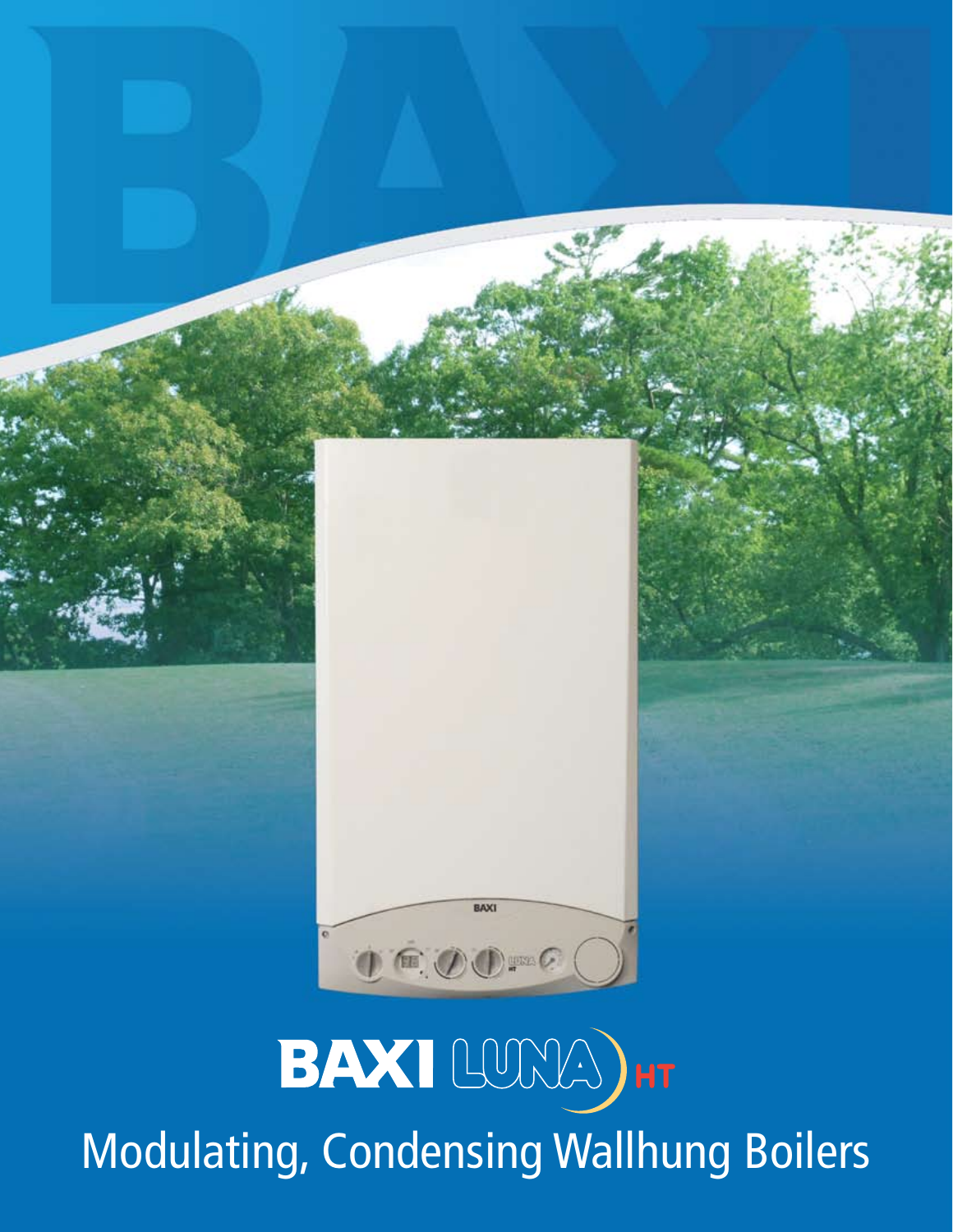## BAXI LUMA) HT Wallhung

### An ideal green solution for all heating and domestic hot water needs

#### **Environmentally** friendly

- $\bullet$  Emits 90% less CO and 80% less NOx
- $\triangle$  Can cut utility bills in half Can cut greenhouse gas
- emissions by more than half

#### Compact space saver

- $\leftrightarrow$  Approved for closet installation
- $\bullet$  Up to 98% efficient (92.5% AFUE)
- $\leftarrow$  Endless hot water on demand

#### Quietest boiler on the market

- $\bullet$  Fully modulating fan
- $\triangleright$  Direct vent
- $\triangleleft$  Automatic self diagnostics

#### **Baxi Field Test Results**

#### Building A Better Future

Marathon International, Baxi's exclusive North American distributor, performs extensive field tests in the marketplace. A 2007 field test in Ontario, Canada shows impressive results. The test involves installation of a Baxi Luna combination heating and domestic hot water boiler, together with a hydronic air handler. The test site is a 2,000 square-foot home built in 1984, with well insulated windows installed seven years ago. Here are some highlights:

Endless hot water: Entire family of five finds hydronic heating to be much more comfortable and more even than previous forced air furnace. The separate, on-demand DHW loop on the boiler means morning arguments about running out of hot water for showers are a thing of the past.

Gas bills cut in half: Family is enjoying fuel consumption savings and lower gas bills totaling up to 58% a month less than last year. Previous 60-gallon tank called for heating for 15 minutes out of every hour, 24/7.

Environmental benefits: Household expects to cut fuel consumption in half, saving 1,500 cubic meters (530 therms) of natural gas annually. That equates to a greenhouse gas emissions reduction of about 2.6 tonnes of CO<sub>2</sub> a year – the same amount of CO<sub>2</sub> not produced by parking a car for six months, or the amount of CO $_{\textrm{\tiny{2}}}$  removed by planting trees on one acre of land.

For more information, visit www.wallhungboilers.com/news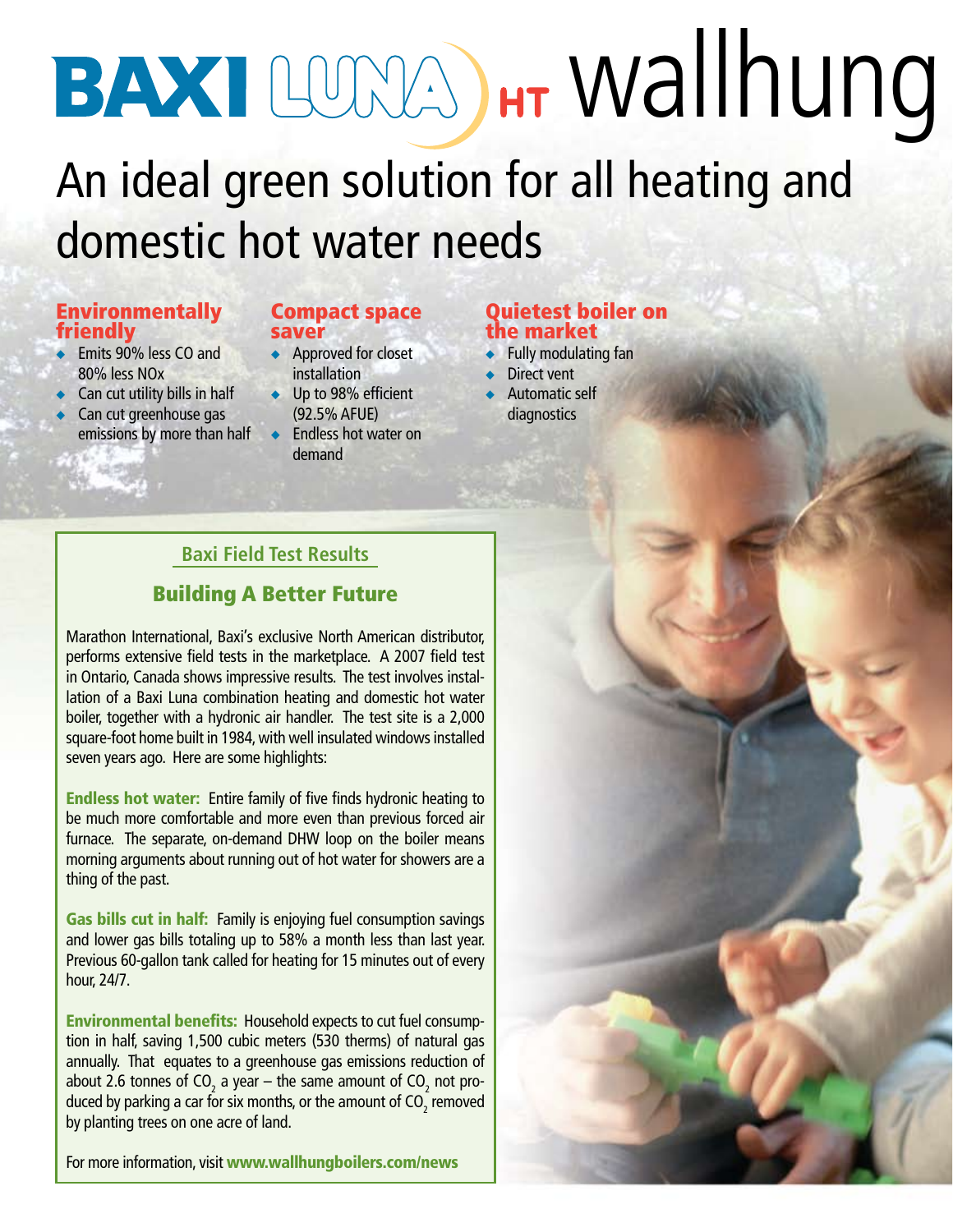# condensing boilers deliv

#### SMART TECHNOLOGY

- Easy adjustment for natural gas or propane
- Nickel-chrome, stainless steel premix burner (AISI 316L) and primary heat exchanger, high resistance to corrosion, no internal welding, large heat exchange surface and low heat inertia
- $\bullet$  Electronic, gradual ignition
- $\bullet$  Fully modulating fan and calibrated venturi
- Gas valve with continuous modulation system
- Electronic 3 way diverter valve
- Gas valve has 1:1 gas/air mechanical control
- Sealed combustion

#### CONTROL AND SAFETY SYSTEM\*

- Fully automatic self diagnostics
- Double CPU microprocessor for efficiency optimization
- Anti-freeze protection (Unit will operate at low fire until 86° F/30°C loop temperature is achieved)
- Pump protection (automatically operates for 10 seconds if system is static for 24 hours)
- 3-way valve protection (electronic communication and operation to main circuit board if static for 24 hours)
- $\bullet$  Other built-in features:
	- Circulating pump with automatic air vent
	- Pressure relief valve
	- Expansion Tank
	- Heating circuit fill and drain valves
	- Independent heating and domestic temperature set point dials
	- Electronic temperature control NTC sensors
	- High limit switch
	- Flue limit switch
	- Flame sensing electrode
	- Low water cut-off
	- Backflow device
	- Automatic by-pass
	- Inducer fan

\*Not all components are included with commercial units.

#### Baxi Modulo

Baxi Modulo features the Baxi Luna HT 1.330 condensing boiler atop a 21-gallon (US) stainless steel, insulated storage tank. The Modulo may also be used with the Baxi Luna 3 Comfort 1.31 standard efficiency boiler. Its sleek design and compact size (17¾" x 21¾" x 64½") makes Baxi Modulo a great addition to any space.



*Combines smart looks with smart technology*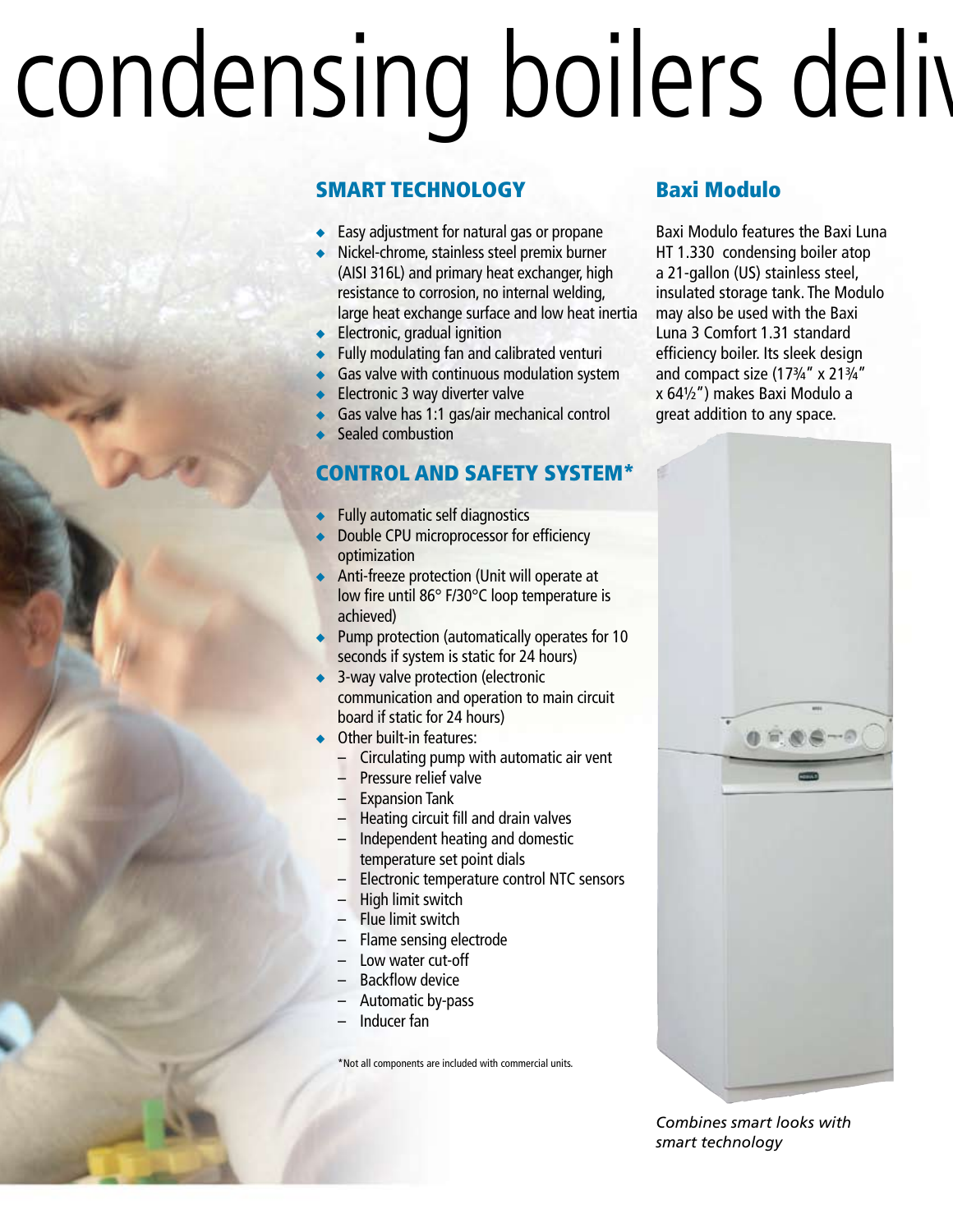## deliver **home comfort**

#### Baxi Luna HT condensing boilers can be combined with …







**RAXI** 

**BAXI** 



*In-floor Heating*



*Wall Radiators Heated Towel Racks Indirect-fired Tanks Hydronic Air Handlers*

#### Temperature Regulation Accessories

Baxi Luna HT condensing boilers can be connected to an outdoor probe to produce greater comfort, higher efficiency and lower energy consumption. It can also be supplied with the remote controller and room thermostat which allows remote programming, setting and control of up to 50 parameters. A Baxi accessory made by Siemens, this is a smart control – meaning it assesses the R-value of a home or business space, and adjusts the rate of gas consumption accordingly.



*Outdoor Probe*

*Remote Controller*



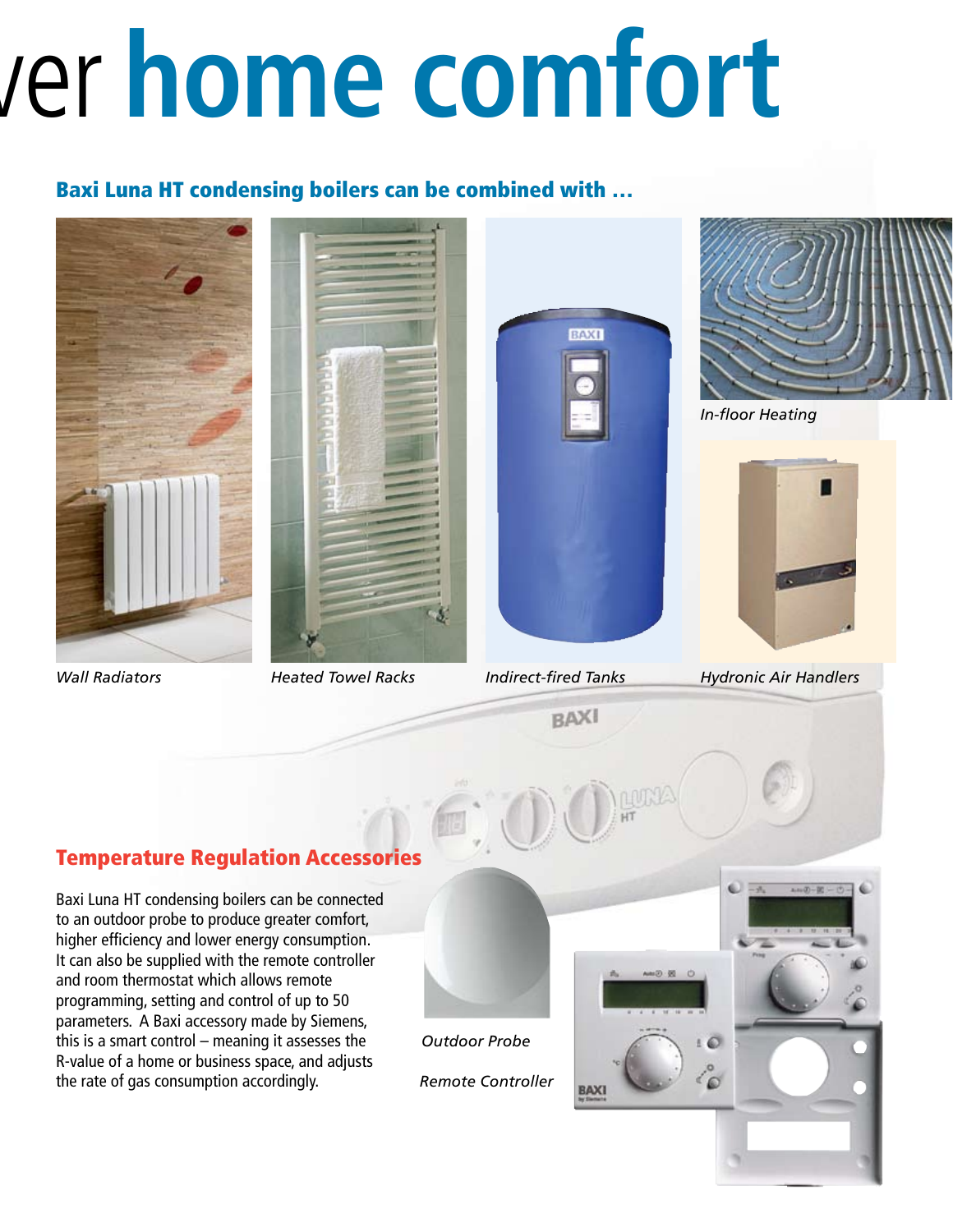## condensing boilers **90% 80%** less CO less NOx

### Heat Output Modulation Range **(BTU/hr)**

Combination Heating and Domestic Hot Water Model



The Baxi Luna HT series features five modulating, condensing boilers that can generate up to 98% efficiency, providing heat for an entire home or office from 600 to 6,000 square feet.

Baxi technology regulates the modulation of the burner flame – a key contributor to Baxi high energy efficiency. Also, Baxi condensing boilers utilize energy from condensing water vapor in the exhaust gases, thereby optimizing fuel consumption.